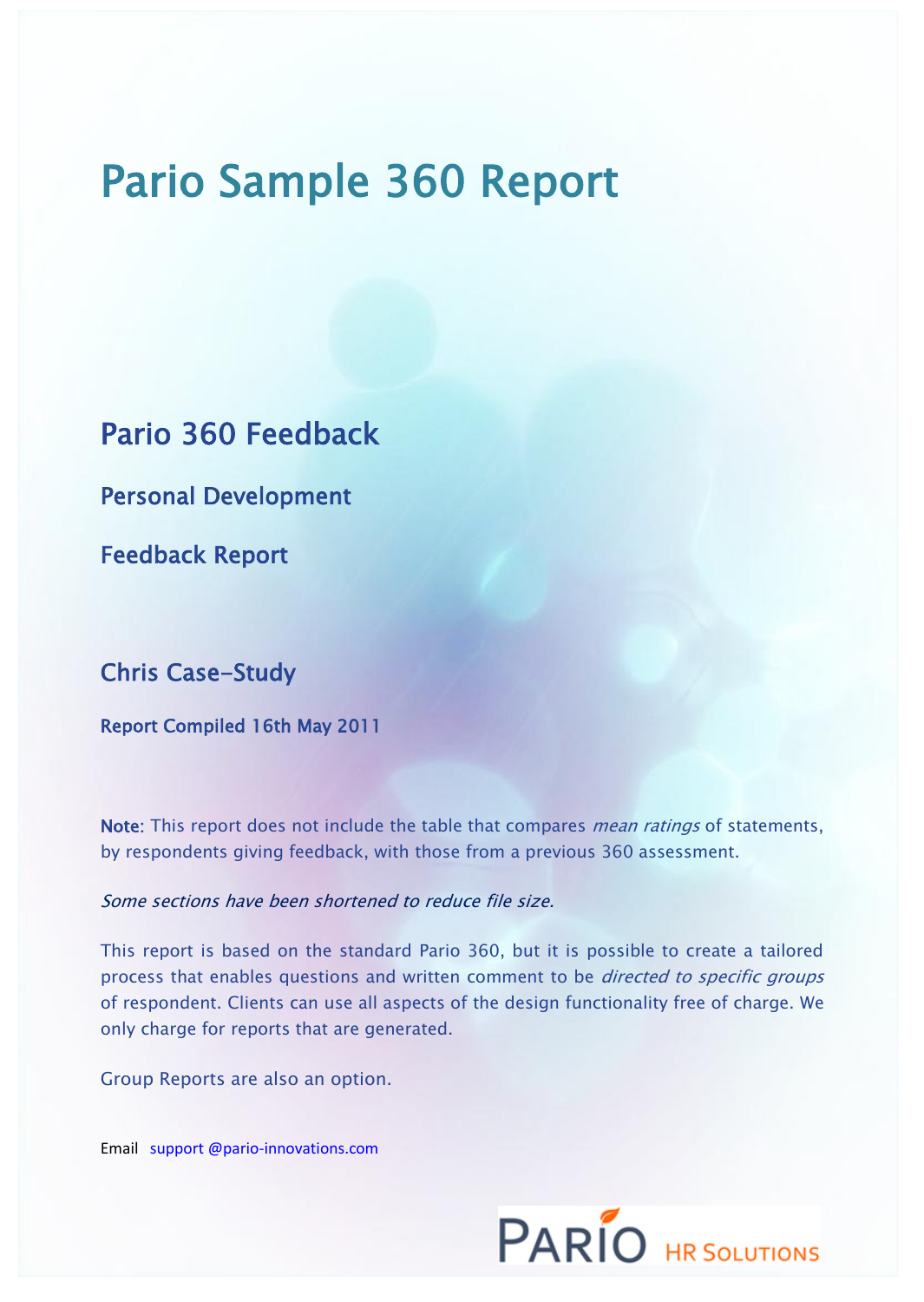# **Contents**

- 1. Introduction to the report
- 2. Assessing performance

Performance Assessment Framework - Competencies Relating to Your Role

The Rating Scale

Summary of Respondents

3. Feedback on your approach

Overview of Competencies

Detailed Summary of Statement Ratings

Comparison of Ratings for High Performance Indicators

4. Detailed Analysis of your overall ratings

Identifying Effective Behaviour

Identifying Less Effective Behaviour

Summary of Ratings for each Supporting Statement

- 5. Comments and Suggestions
- 6. Personal Observations and Development Planning
- 7. Appendix

Analysis of Statement Reponses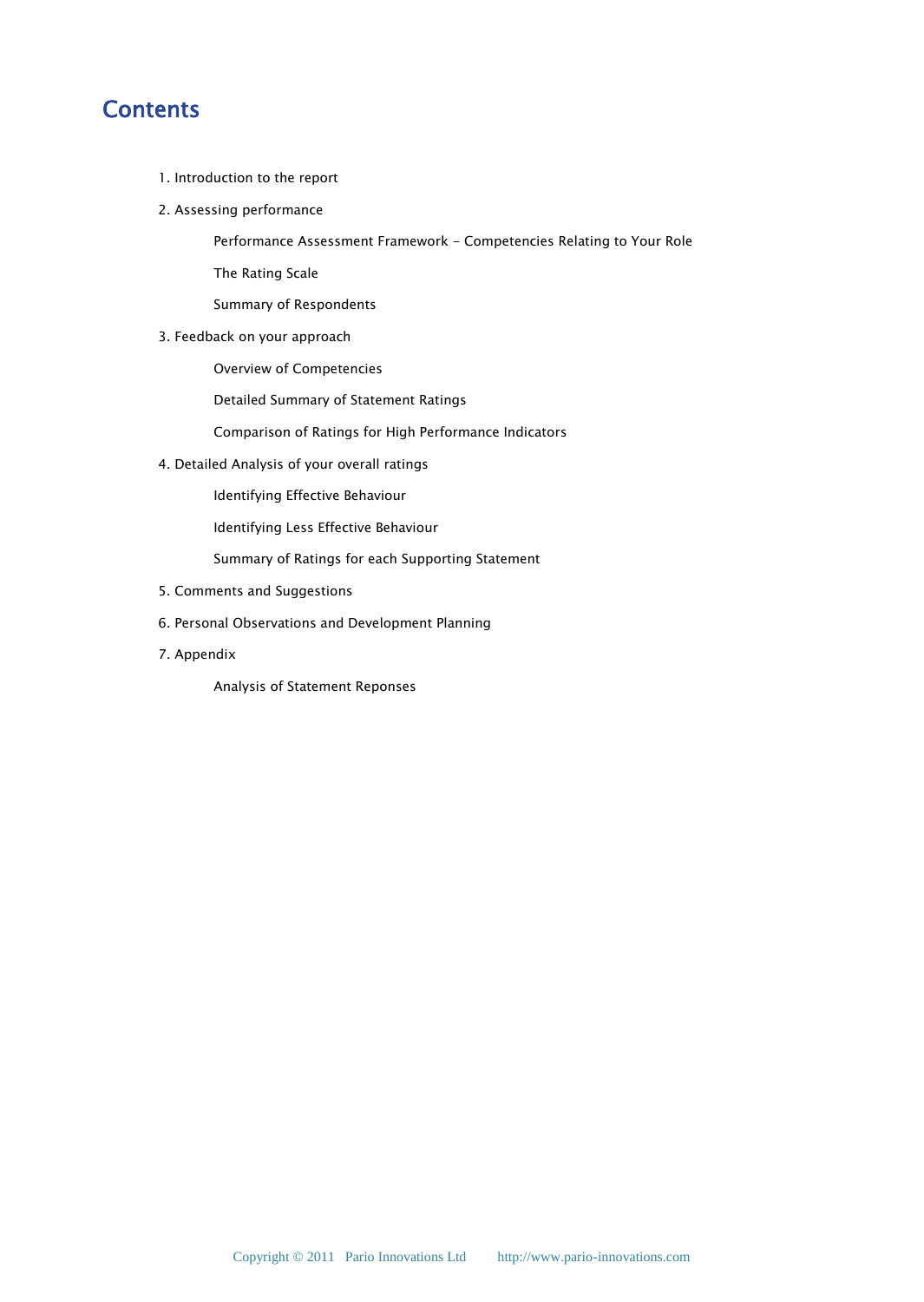# Part 1: Introduction to the Report

### Effectiveness at Work

You recently participated in a 360 feedback process based on the qualities required to be effective in a Management Role. The 360 questionnaire is based on a performance model linked to Professional Competencies. These clarify the approach associated more effective performance, viewed from the perspective of different groups of respondents.

Each statement in the 360 questionnaire describes a particular aspect of behaviour, and several related statements contribute to each competency. Using this framework, it is possible to review your approach against the competencies, and then go on to explore specific statements in more detail.

The statements can help increase your understanding of how best to manage relationships with different groups of work associate. This insight can help you maintain effective work relationships and strengthen your overall performance. These groups may include your immediate manager, external stakeholders, clients, direct reports, colleagues.

It is recommended that your 360 degree feedback is considered in the context of these role relationships - and the needs and expectations of these different groups. Professional effectiveness in any role depends on a clear understanding of the Context and the People. This can be summarised as follows:



Personal development is always strengthened when we have the opportunity to gain feedback from other people. Their ratings and comments provide the basis for comparison with your self-assessment. All the ratings in the questionnaire are linked to the rating scale described later in the report. The rating scale is used as the basis for the graphs and tables.

When looking at feedback from other people, it is important to relate this to particular areas of activity. Your role will include several different activities and may range from the more 'technical' or 'analytical' to those requiring a high level of sensitivity towards other people. Both 'positive' and 'negative' ratings from work associates are based on the perspective of a particular group, such as colleagues, people reporting to you, or your immediate manager. The 360 feedback also provides a reference point in looking at both 'internal' and 'external' areas of activity, covering both 'task' and 'people' issues.

Effective alignment of professional activities with wider objectives requires understanding the expectations of stakeholders concerning service delivery. This helps improve clarity in communicating priorities to colleagues and direct reports, which is supported by dialogue to build commitment and motivation. At the same time, there is a need to ensure that internal processes are effective in delivering services and staff feel involved in the decision making process. When considering your feedback it may be useful to consider the Context of your work and these wider issues of alignment.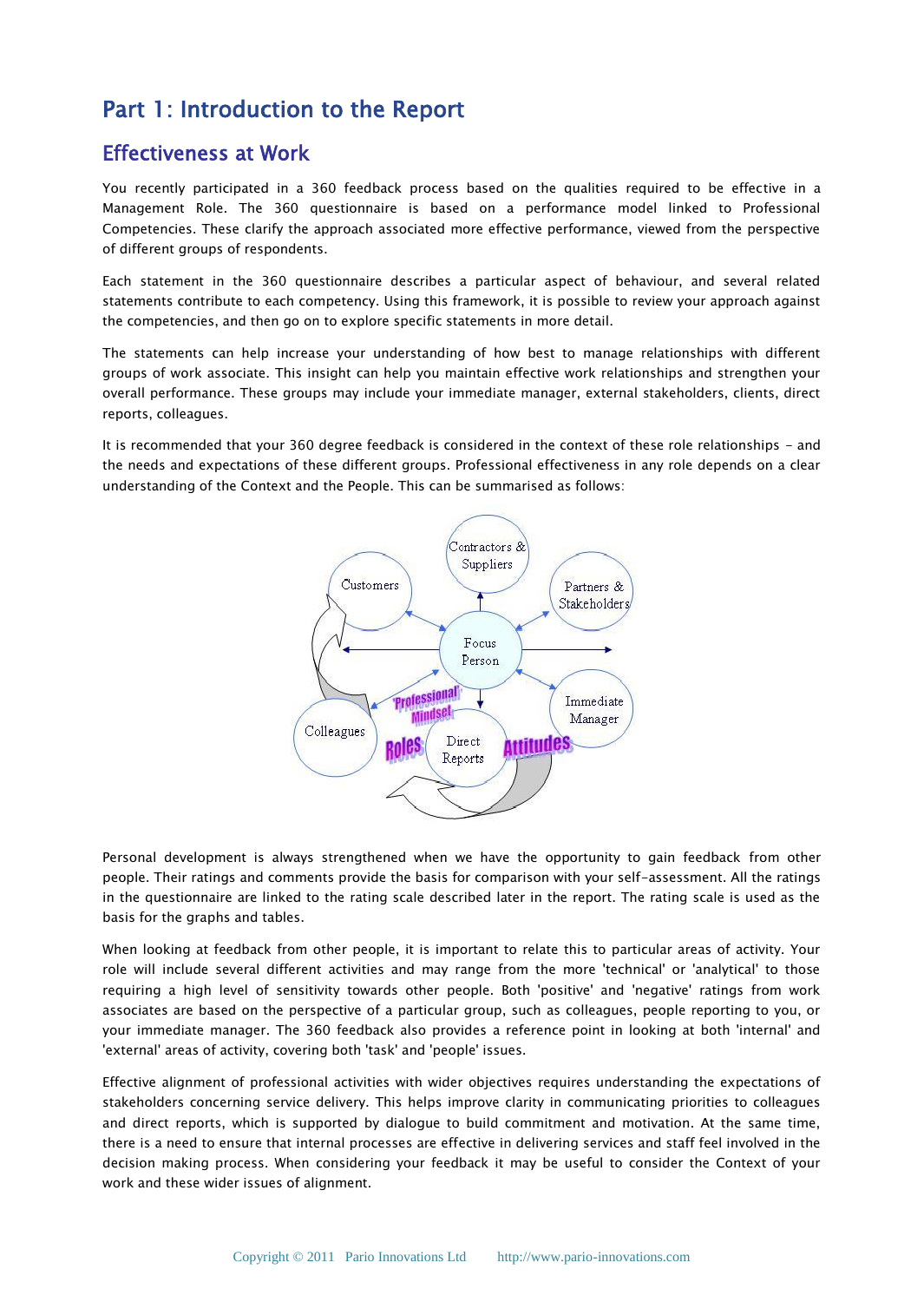### The Report is broken into the following sections:

#### Part 2: Assessing Performance

#### Performance Assessment Framework - Competencies Relating to Your Role

This section summarises the Competencies required in the Management Role. It also summarises the rating scale used by respondents and the number of respondents in each category that completed feedback.

#### Part 3: Feedback on Your Approach

#### Overview of Competencies

This section shows a high level, graphical summary of your self-assessments and the ratings of your manager/s, direct reports, clients and colleagues on each competency.

#### Detailed Summary of Statement Ratings

This table shows the ratings from each respondent group (including self ratings) on each competency and its related statements. This will help you identify areas of strength and areas for development.

#### Part 4: Detailed Analysis of Your Overall Ratings

#### Identifying Effective Behaviour

This part of the report highlights behaviour that was rated strongly by people completing the questionnaire, indicating that you are effective in this area.

#### Identifying Less-Effective Behaviour

This part of the report highlights behaviour that was rated less strongly by people completing the questionnaire. This indicates less effective behaviour, and is therefore an area to consider developing.

#### Summary of Ratings for Supporting Statements

This part of the report shows all the statements included in the questionnaire and the overall ratings you received. These are based on the average ratings of all the people giving you feedback. (The averages do not include your own self ratings). We have also included the range of scores, (Min to Max) you received.

These ratings of behavioural statements are shown in rank order. This will help you identify areas of strength and aspects of your approach that might benefit from more emphasis.

#### Part 5: Comments and Suggestions

Colleagues and work associates may have chosen to comment, in free text, on specific aspects of your work behaviour. This information may be useful in developing a better understanding of your key strengths and what may be considered your 'blind spots', helping you to prioritise your action plans.

#### Part 6: Personal Observations and Development Planning

Following review of the 360 feedback you have the opportunity to make notes on the main issues that are emerging.

It may be useful to link the competencies, and specific aspects of behaviour, to different areas of activity in the alignment model you saw earlier. You may also want to consider this feedback in relation to any specific coaching goals you are addressing and reflect on how this may impact on attainment of those goals.

Making these links can help you gain a clear focus on your strengths as well as areas for development and how this impacts achievement of your business objectives. Remember that action plans need to focus on specific objectives, linked to clear performance criteria, and based on well-defined timescales.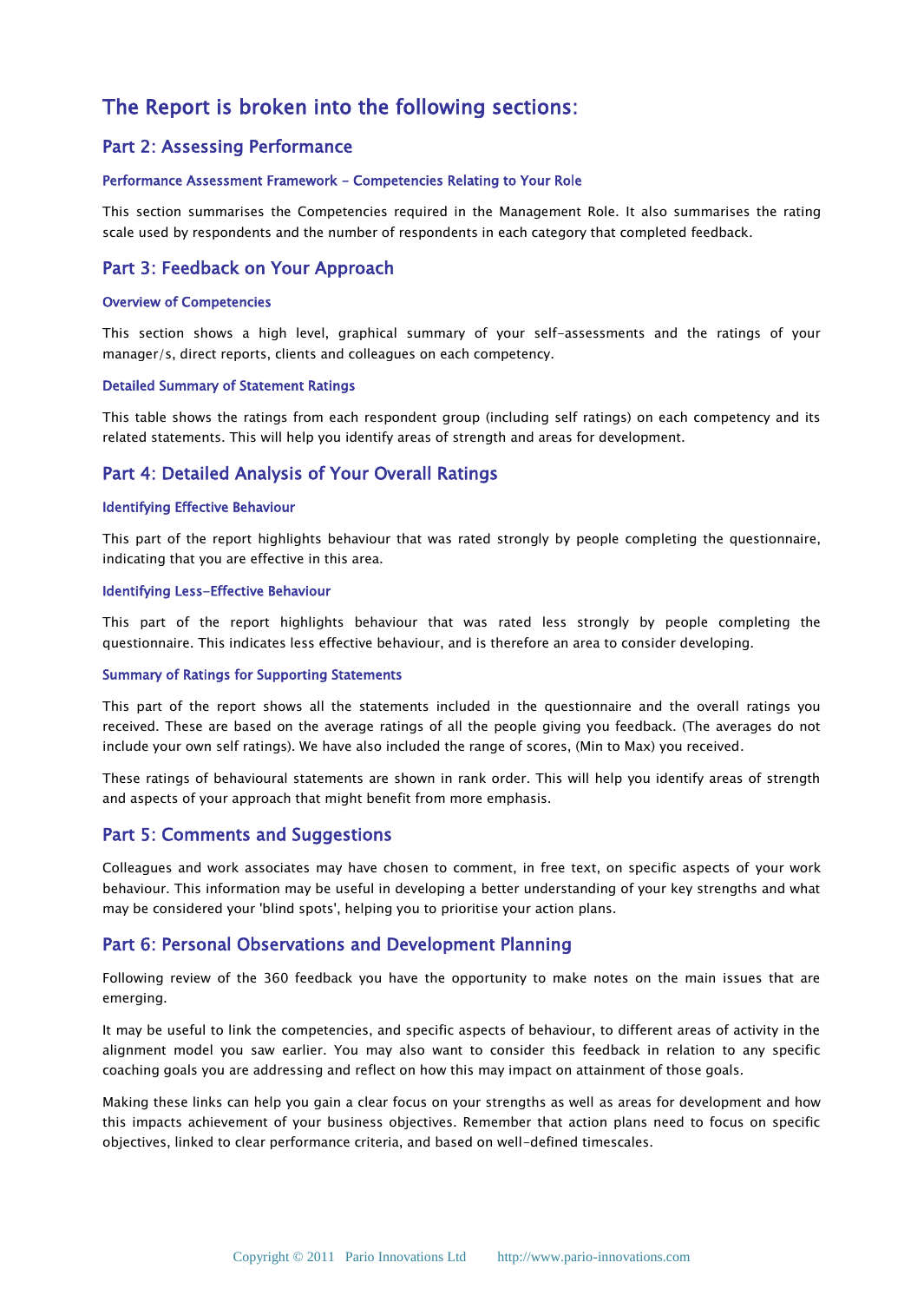# Part 2: Assessing Performance

### Competencies Relating to Your Role

The 360 is based on the Performance Assessment Framework. The Competencies summarised below describe the attributes that contribute to effectiveness in your role. In the framework, each Competency has additional supporting statements which describe behaviours associated with effectiveness.

The 360 degree feedback process highlights aspects of behaviour that play an important part in determining overall effectiveness.

Using the specific behavioural statements within each competency (summarised in the tables) helps confirm current strengths, identify areas requiring new skills or a change of approach and strengthens overall capability.

This section has been reduced and simply highlights the four competencies.

### Problem Solving

- Adopt a calm, organised and 'objective' approach when faced with a problem
- Increase understanding of problems through discussion with others
- Show confidence when discussing information relating to a problem
- Check information or assumptions and not accept things at 'face value'
- Find solutions to complex or difficult problems
- Identify wider issues and trends, and anticipate future requirements

#### Working with People

- Treat people in a way that makes working life enjoyable
- Appear fair and objective when judging other people's performance
- Encourage people to take personal responsibility for key tasks / activities
- Help people understand how their work contributes to the organisation's performance
- Praise people for the quality or importance / value of their work
- Encourage positive discussion (and avoid personal criticism)

#### Building Relationships

- Take the initiative in getting to know colleagues, clients or customers
- Share information and communicate with people outside the immediate team
- Discuss issues with a wide range of people to review problems and opportunities
- Appear professional and approachable, remaining calm when under pressure
- Hold regular review meetings to discuss progress and explore issues
- Develop a good understanding of other people's needs and concerns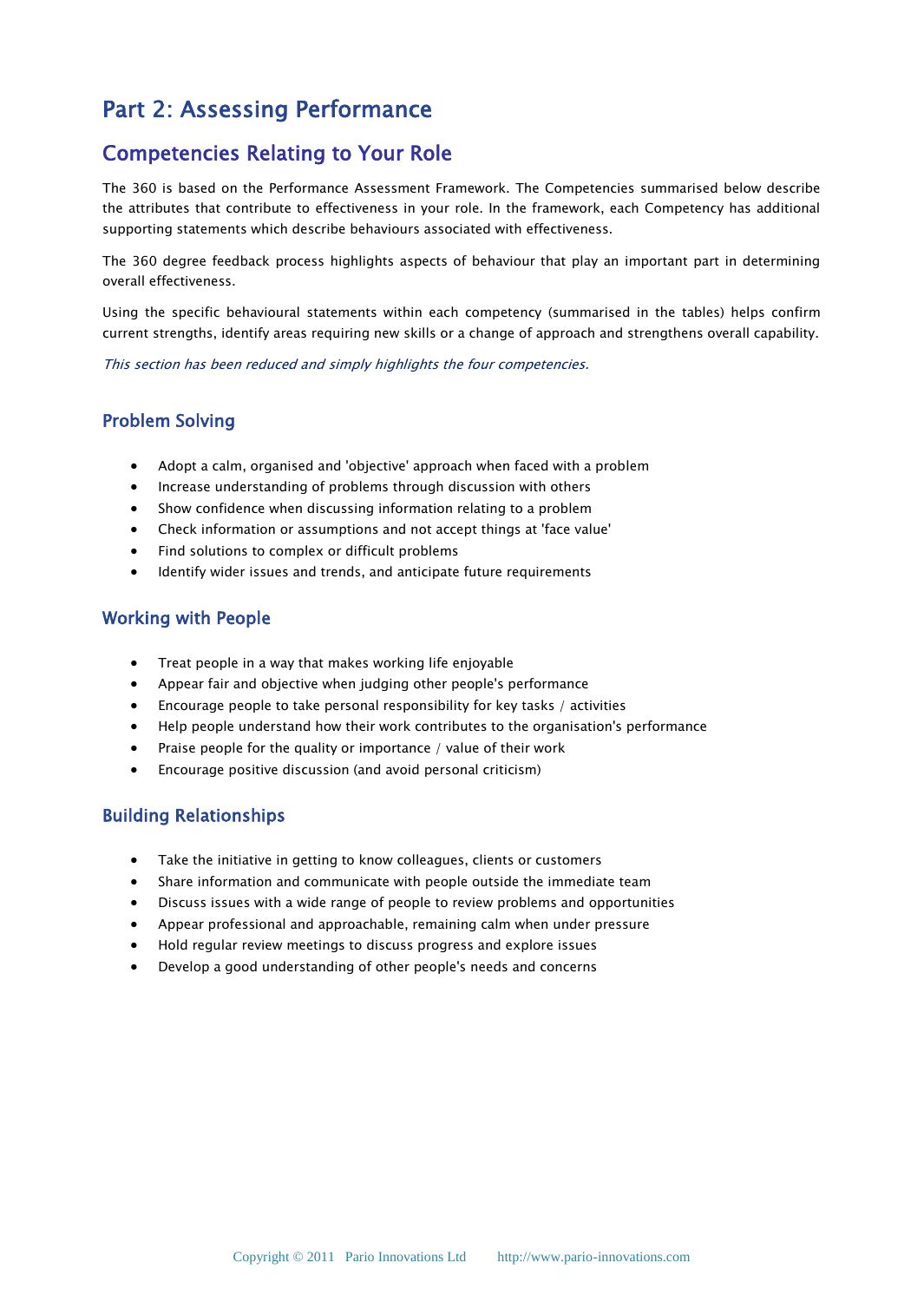### The Response Scale

The table shows the rating scale used to provide feedback on the competencies. You will remember these from completing your own self-assessment. Most of the information presented in the report is based on the average rating resulting from the combined observations of colleagues and work associates.

| Rating       | <b>Descriptions</b>                                                                         |
|--------------|---------------------------------------------------------------------------------------------|
| 6            | Outstanding – exceptional ability, a role model for others                                  |
| 5            | Strength - very effective, with little room for improvement                                 |
| 4            | Moderate Strength - mostly effective, but room for further<br>development                   |
| 3            | Capable – but scope for improvement – could be more effective or<br>do this more frequently |
| 2            | Some shortfalls – more attention required in this area                                      |
| $\mathbf{1}$ | Rarely Evident – possible blindspot – a priority for attention                              |

People giving feedback also had the opportunity to respond: "Insufficient personal observation in this area. Unable to evaluate". If they selected this option, they were not included in the assessment / calculation relating to that statement.

The charts, outlined in Part 3 of the report, show your own self ratings and those of your manager. The ratings for colleagues, clients and direct reports are based on the average rating for each group. Additional information is provided in Parts 4 and 5 of the report to assist you with analysing your feedback.

### Summary of Respondents

As you know, you invited various people to respond to your 360 questionnaire. Below is a summary of the number of respondents from each group who completed feedback for you.

| Relationship                            | Number of Respondents |
|-----------------------------------------|-----------------------|
| Self                                    |                       |
| Manager                                 |                       |
| Direct Report / Employee / Corps Member |                       |
| Peers / Colleagues                      | 6                     |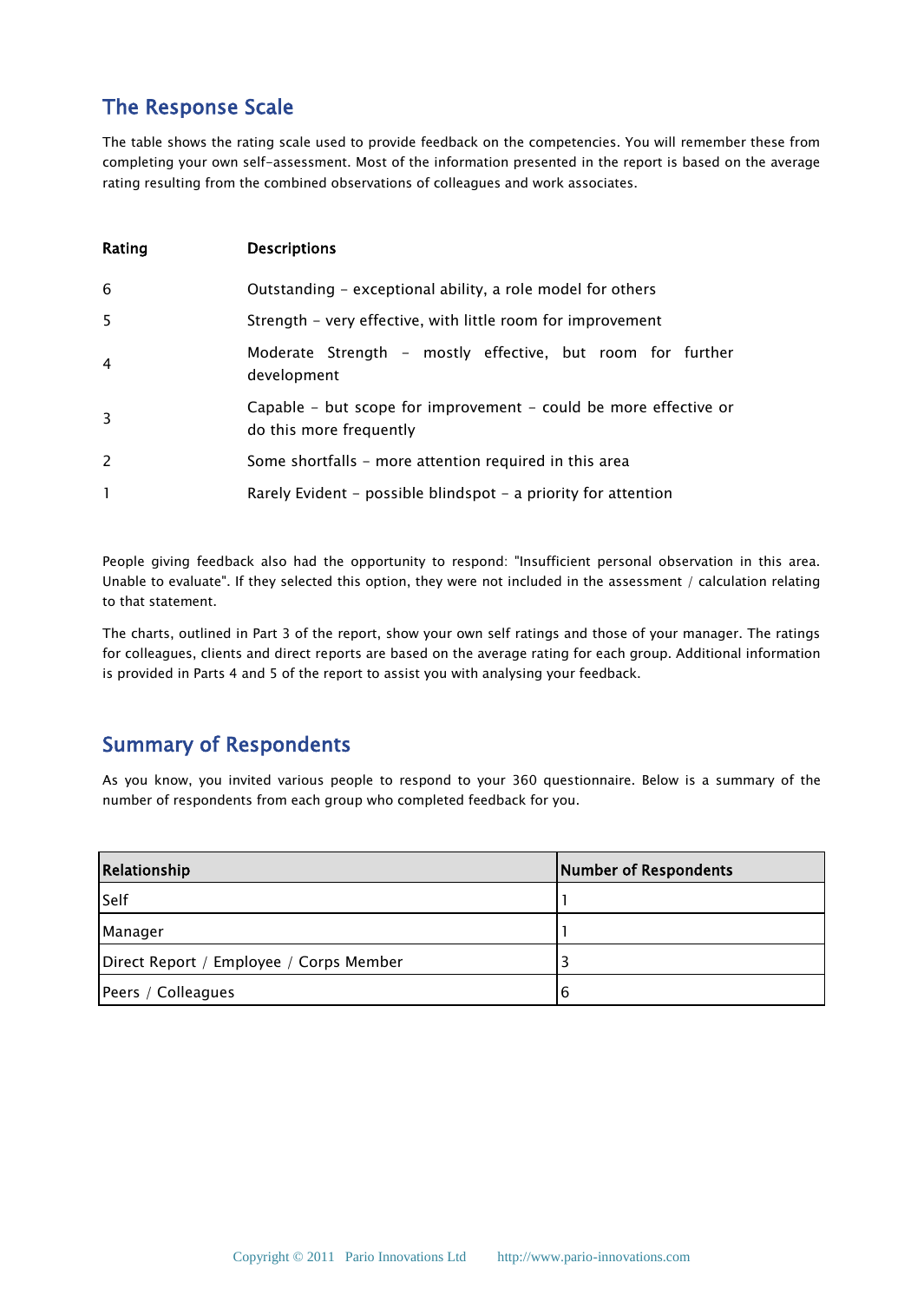# Part 3: Feedback on Your Approach

### Overview of Competencies

The charts below give a visual representation of responses on all statements for each competency. This will help you gain insight into the type of approach that will contribute to more-positive and effective work relationships - and highlight any differences between your self-assessments and those of others.

#### Understanding the numbers on the bar charts:

The numbers show how ratings for each group of respondents (including self-assessment scores) were distributed from 1 - 6. The number of non-responses (cannot say) are also shown. The average rating is shown on the right. In the case of clients, colleagues and direct reports, the numbers relate to the number of respondents in a particular group multiplied by the number of questions in the 360 questionnaire.

The 'All Categories' chart shows overall ratings based on all the competencies, (so the numbers show the total responses, on all the statements, for each group of respondents). Check how your ratings compare with the range of responses from each group. Is there a clear pattern between your self-assessment and feedback from certain groups? Even if the overall ratings are 'positive' (i.e. above 4.0) try and identify the relative strengths and areas that might benefit from development.

#### This section has been reduced and simply highlights the general principle.

#### All Categories

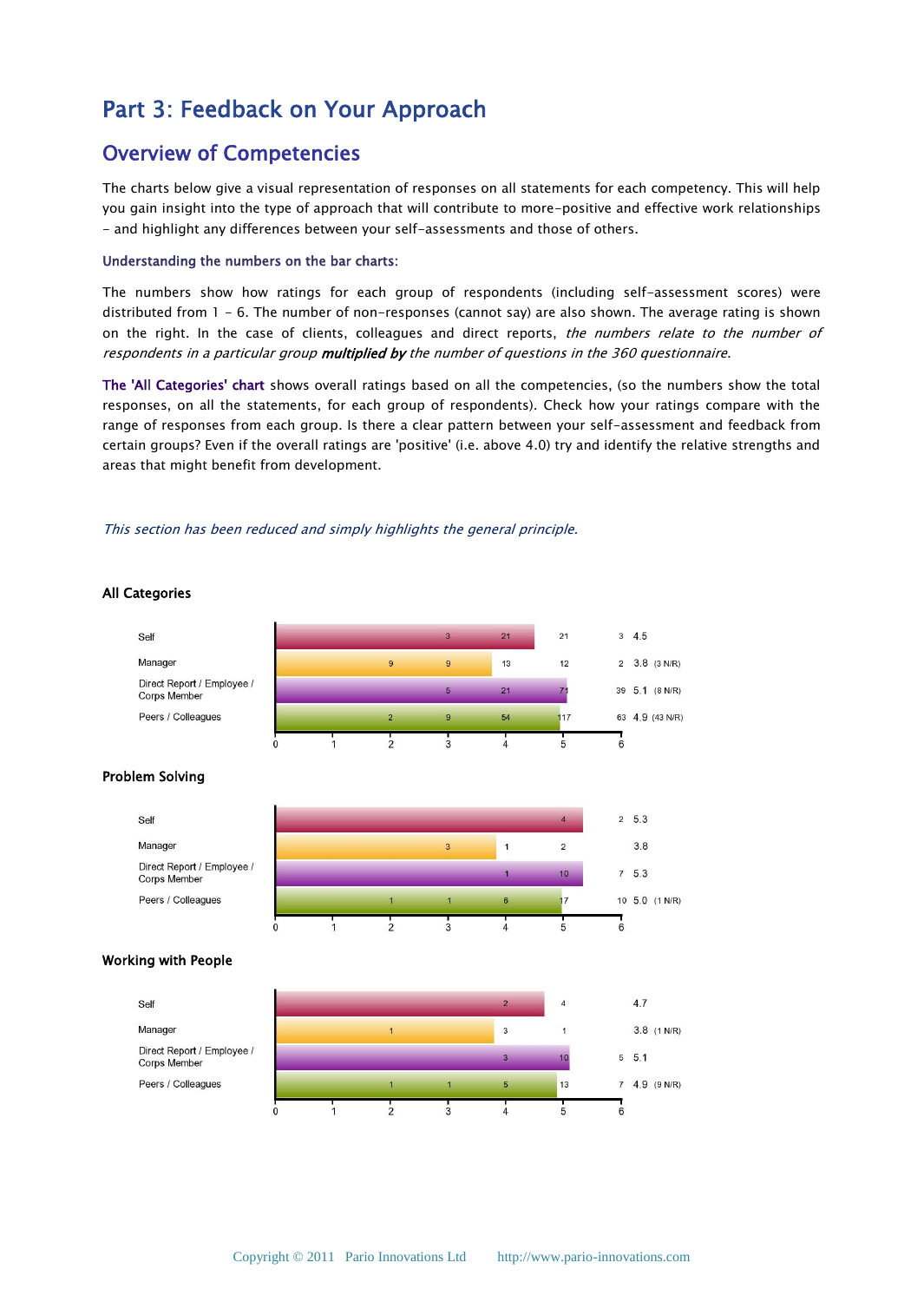# Part 4: Detailed Analysis of your Overall Ratings

### Identifying Effective Behaviour

This part of the report highlights behaviour that was rated strongly by people completing the questionnaire, indicating that you are perceived as 'more effective' in these areas. To maintain effectiveness you need to consider the situation or context where the behaviour is important and the expectations of the particular group with whom you are working.

These statements obtained average ratings from others of 4.9 or more. Any ratings by yourself or your manager will be in the range 5 - 6. The individual or group making the rating is shown with a score. (Empty cells indicate that the average rating was less than 4.9).

#### This section has been reduced and simply highlights the general principle.

| <b>More Effective Behaviour</b>                                                        |                  | Self Manager      | Direct Report / Employee /<br><b>Corps Member</b> | <b>Peers</b><br>$\prime$<br><b>Colleagues</b> |
|----------------------------------------------------------------------------------------|------------------|-------------------|---------------------------------------------------|-----------------------------------------------|
| <b>Problem Solving</b>                                                                 |                  | $5.3 \,   \, 3.8$ | 5.3                                               | 5.0                                           |
| Adopt a calm, organised and 'objective' approach when<br>faced with a problem          | $5.0$ 5.0        |                   | 6.0                                               | 5.7                                           |
| Increase understanding of problems through discussion<br>with others                   | $5.0$ 5.0        |                   | 5.0                                               | 5.2                                           |
| Show confidence when discussing information relating to<br>a problem                   | 5.0              |                   | 5.7                                               | 5.5                                           |
| Check information or assumptions and not accept things<br>at 'face value'              | 5.0              |                   | 5.0                                               |                                               |
| Find solutions to complex or difficult problems                                        | 6.0              |                   | 5.0                                               |                                               |
| Identify wider issues and trends, and anticipate future<br>requirements                | 6.0              |                   | 5.3                                               | 5.0                                           |
| <b>Working with People</b>                                                             | 4.7 <sup>1</sup> | 3.8               | 5.1                                               | 4.9                                           |
| Treat people in a way that makes working life enjoyable                                | 5.0              | 5.0               | 5.3                                               | 5.0                                           |
| Appear fair and objective when judging other people's<br>performance                   | $5.0$            |                   | 5.3                                               |                                               |
| Encourage people to take personal responsibility for key<br>tasks / activities         | $5.0$            |                   | $5.0$                                             | 5.3                                           |
| Help people understand how their work contributes to<br>the organisation's performance | 5.0              |                   |                                                   |                                               |
| Praise people for the quality or importance / value of<br>their work                   |                  |                   | 5.3                                               | 5.0                                           |
| Encourage positive discussion (and avoid personal<br>criticism)                        |                  |                   | 5.0                                               | 5.0                                           |
| <b>Building Relationships</b>                                                          |                  | 5.0   4.3         | 5.1                                               | 5.1                                           |
| Take the initiative in getting to know colleagues, clients<br>or customers             | 6.0              | 5.0               | 5.0                                               | 5.6                                           |
| Hold regular review meetings to discuss progress and<br>explore issues                 |                  | 5.0               |                                                   | 5.5                                           |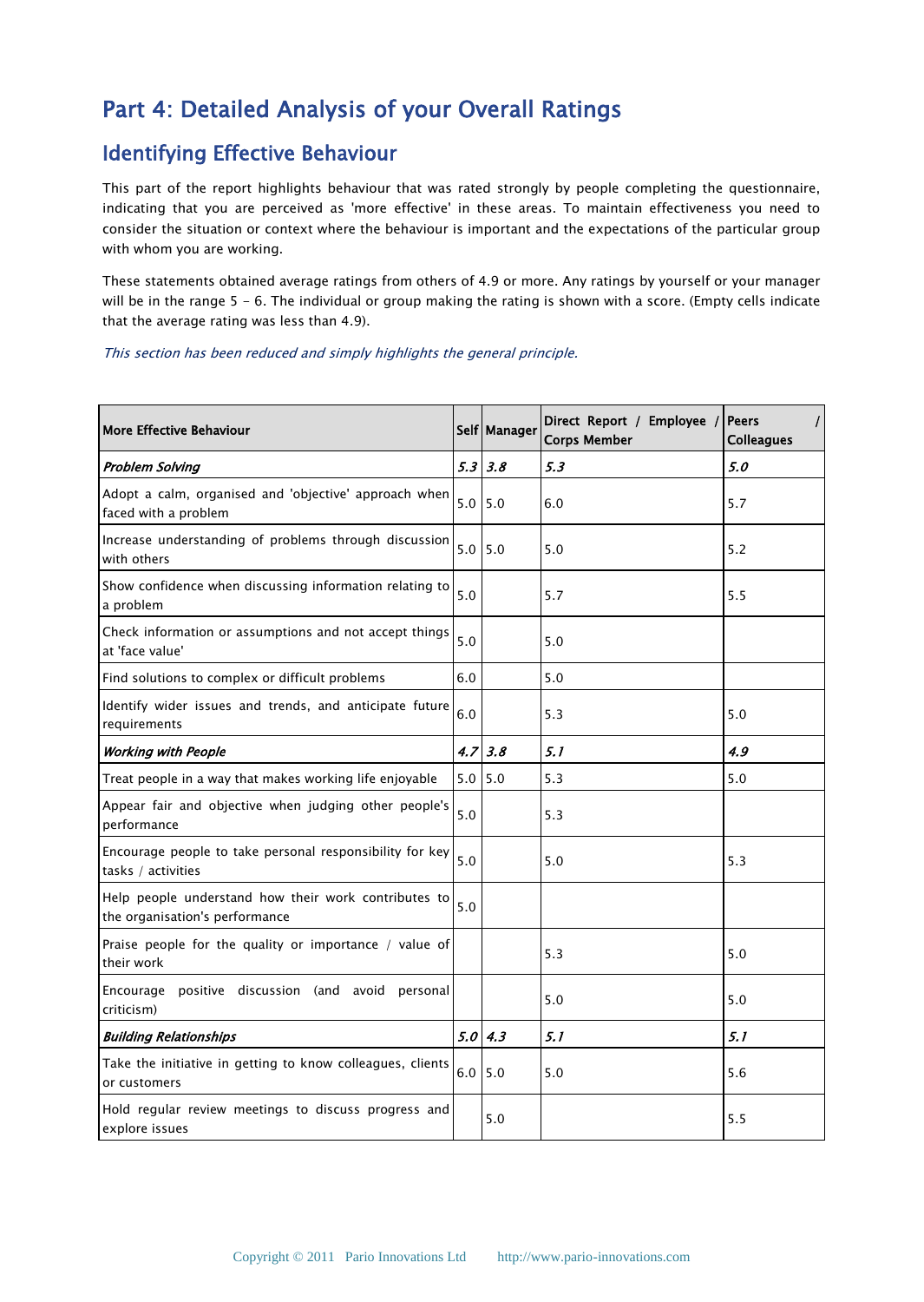## Identifying Less-Effective Behaviour

This part of the report highlights behaviour that was rated less strongly by people completing the questionnaire. This indicates less effective behaviour and possible *areas of activity* where you might adopt a different approach. There may be specific issues relevant to a particular group, so it is important to consider the context when reviewing the feedback.

These statements obtained average ratings from others less than 3.9. Any ratings by yourself or your manager will be in the range 1 - 3. The individual or group making the rating is shown with a score. Empty cells indicate scores above 3.9

This section has been reduced and simply highlights the general principle.

| <b>Less Effective Behaviour</b>                                                       |     | Self   Manager    | Direct Report / Employee /<br><b>Corps Member</b> | <b>Peers</b><br>$\prime$<br><b>Colleagues</b> |
|---------------------------------------------------------------------------------------|-----|-------------------|---------------------------------------------------|-----------------------------------------------|
| <b>Problem Solving</b>                                                                |     | $5.3 \,   \, 3.8$ | 5.3                                               | 5.0                                           |
| Show confidence when discussing information relating<br>to a problem                  |     | 3.0               |                                                   |                                               |
| Find solutions to complex or difficult problems                                       |     | 3.0               |                                                   |                                               |
| Identify wider issues and trends, and anticipate future<br>requirements               |     | 3.0               |                                                   |                                               |
| <b>Working with People</b>                                                            |     | $4.7 \, 3.8$      | 5.1                                               | 4.9                                           |
| Appear fair and objective when judging other people's<br>performance                  |     | 2.0               |                                                   |                                               |
| <b>Building Relationships</b>                                                         |     | 5.0   4.3         | 5.1                                               | 5.1                                           |
| Share information and communicate with people outside<br>the immediate team           |     | 3.0               |                                                   |                                               |
| Develop a good understanding of other people's needs<br>and concerns                  |     | 3.0               |                                                   |                                               |
| <b>Influencing Others</b>                                                             |     | $4.0 \,   \, 3.3$ | 5.1                                               | 4.5                                           |
| Clearly explain objectives and the reasons for a<br>particular course of action       |     | 3.0               |                                                   |                                               |
| Respond constructively to other people's views and<br>discuss their concerns          | 3.0 |                   |                                                   |                                               |
| Adapt his / her approach, so that it is appropriate to the<br>people and situation    |     | 2.0               |                                                   |                                               |
| Listen carefully (and respond constructively) to feedback<br>and differing viewpoints |     | 3.0               |                                                   |                                               |
| Understand the culture of the organisation and the "art<br>of the possible"           | 3.0 |                   |                                                   |                                               |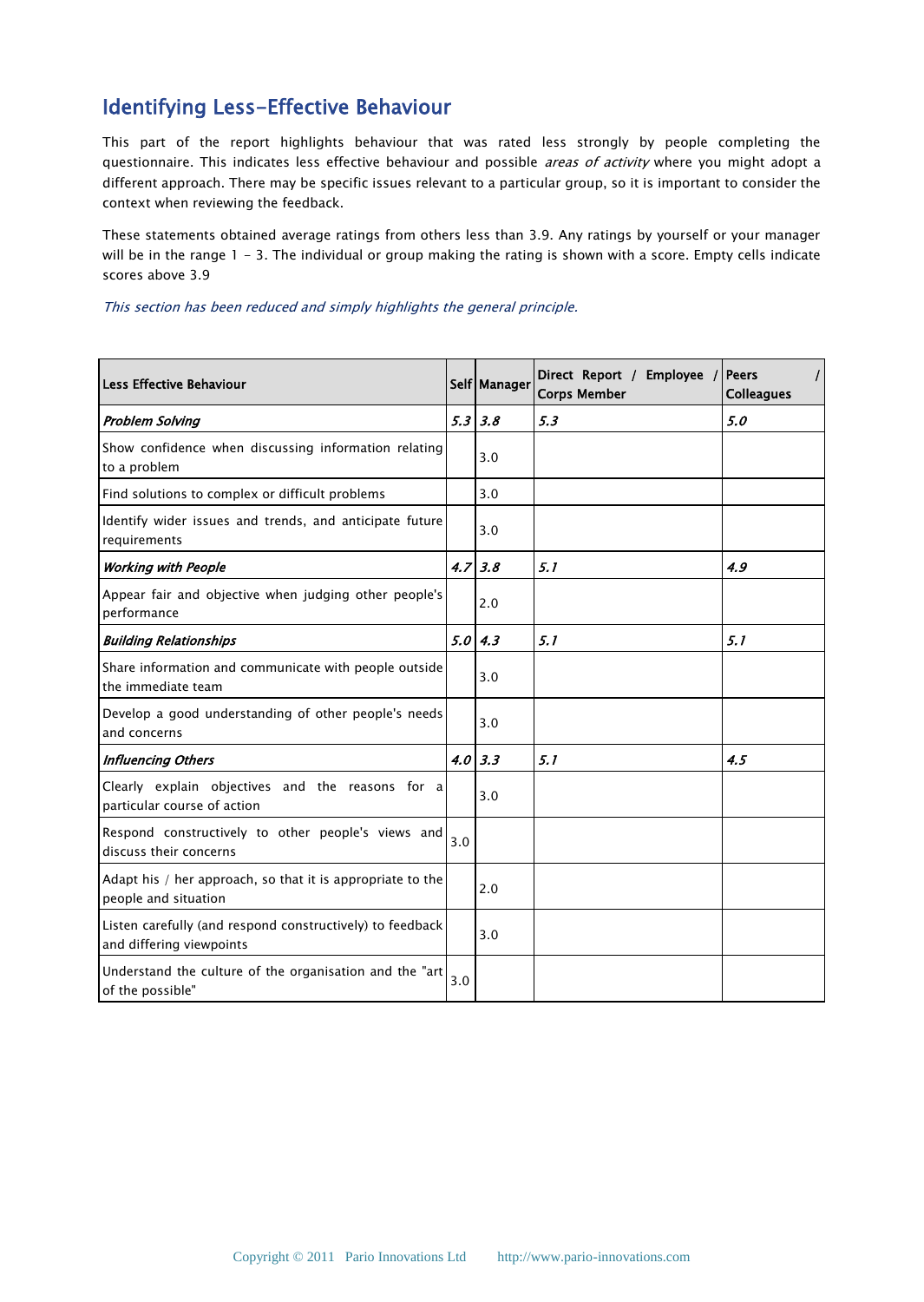# Summary of Ratings for Supporting Statements

The following table shows all the statements included in the questionnaire and the overall ratings you received. These are based on the average ratings of all the people giving you feedback. (The averages do not include your own self ratings.)

We have also included the range of scores, (Min to Max) you received. These ratings of behaviours are shown in rank order. This will help you identify areas of strength (i.e. average ratings of 4.9 or more) and aspects of your approach that might benefit from more attention (i.e. 3.9 or less) or a different style of working.

Note: As the Overall Average Ratings *decrease*, the range of ratings (Min to Max), generally *increase*. This often indicates that there are situations (involving specific groups) that could be areas for development.

This section has been reduced and simply highlights the general principle.

| <b>Behaviours in Rank Order</b>  |                                                                                    |     |                |   |                      |
|----------------------------------|------------------------------------------------------------------------------------|-----|----------------|---|----------------------|
| Competency                       | <b>Behaviour</b>                                                                   |     |                |   | Self Min Max Average |
| Problem Solving                  | Adopt a calm, organised and 'objective' approach when faced with a<br>problem      | 5.0 | 15             | 6 | 5.7                  |
| <b>Achieving Results</b>         | Take the initiative in developing new, more effective ways of doing<br>things      | 4.0 | $\overline{4}$ | 6 | 5.7                  |
| <b>Building</b><br>Relationships | Appear professional and approachable, remaining calm when under<br>pressure        | 5.0 | 13             | 6 | 5.5                  |
| Achieving Results                | Demonstrate the personal drive and resilience to overcome problems                 | 4.0 | $\overline{4}$ | 6 | 5.4                  |
| <b>Achieving Results</b>         | Demonstrate flexibility when faced with an unexpected change of plans              | 5.0 | $\overline{4}$ | 6 | 5.4                  |
| <b>Building</b><br>Relationships | Take the initiative in getting to know colleagues, clients or customers            | 6.0 | $\overline{4}$ | 6 | 5.3                  |
| Problem Solving                  | Show confidence when discussing information relating to a problem                  | 5.0 | l 3            | 6 | 5.3                  |
| Influencing Others               | Adapt his / her approach, so that it is appropriate to the people and<br>situation | 4.0 | <sup>2</sup>   | 5 | 4.0                  |
| Managing<br>Performance          | Provide regular, timely feedback that helps people improve their<br>performance    | 4.0 | <sup>2</sup>   | 5 | 3.9                  |
| Managing<br>Performance          | Take prompt action if someone's performance falls below acceptable<br>standards    | 4.0 | <sup>2</sup>   | 5 | 3.8                  |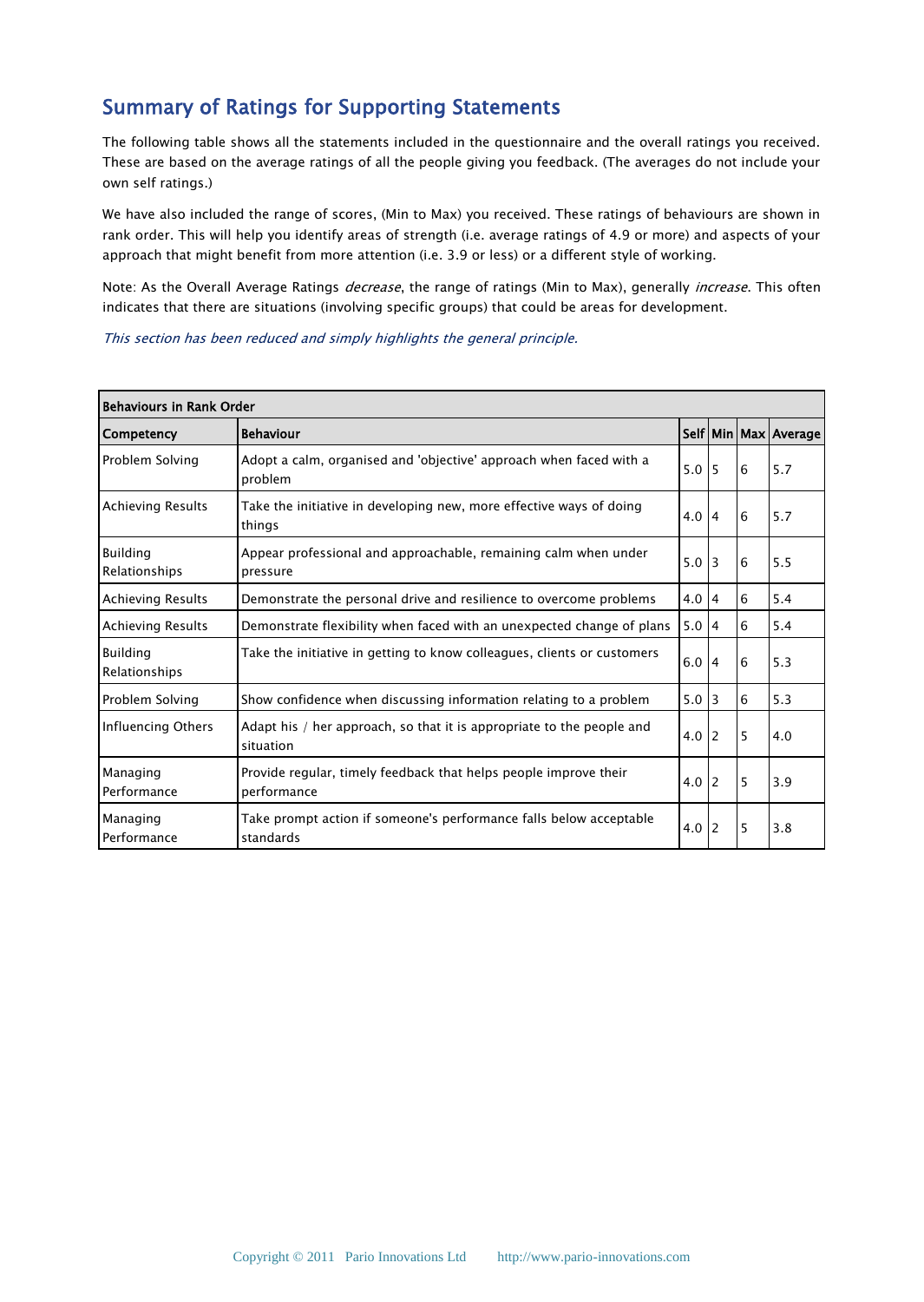# Part 5: Comments and Suggestions

Colleagues and work associates may have chosen to comment directly on specific aspects of your work behaviour. This information may be useful in developing a better understanding of your key strengths and also, what may be considered, your 'blind spots'; giving a clearer focus on priorities for your action plans.

If possible, try to think of the type of Activity or Situation where this behaviour is relevant and the practical steps that might increase your effectiveness in this area. Comments made by colleagues and work associates are summarised in the following section.

### What would you like this person to STOP doing?

Thinking that they know everything and listen more

Not asking for help and advice when it's needed

Trying to do everything and working so many hours.

Stop spending excessive amounts of time in the office to the detriment of his personal life.

Chris needs to stop attempting to deal with problems alone. He has an experienced team who should be able to help him deal with 'big challenges', and I feel at times he's reluctant to let go and ask for support.

Stop being so systems and process orientated. There isn't a process that covers every outcome and there is great value in maintaining flexibility.... there is no need to justify every decision with facts / data

### What would you like this person to START doing?

Develop the capability of key people to provide increased support

Demonstrate good judgement that draws on experience as much as data

Demonstrate effective Leadership by engaging other people's enthusiasm

Give clear direction on development plans. Eliminate the risk of subjective interpretation of requirements

Identify and encourage people in each division who can take on the Business Development role

Chris should be a bit more direct with people, especially when he needs to surface problems and confront underlying issues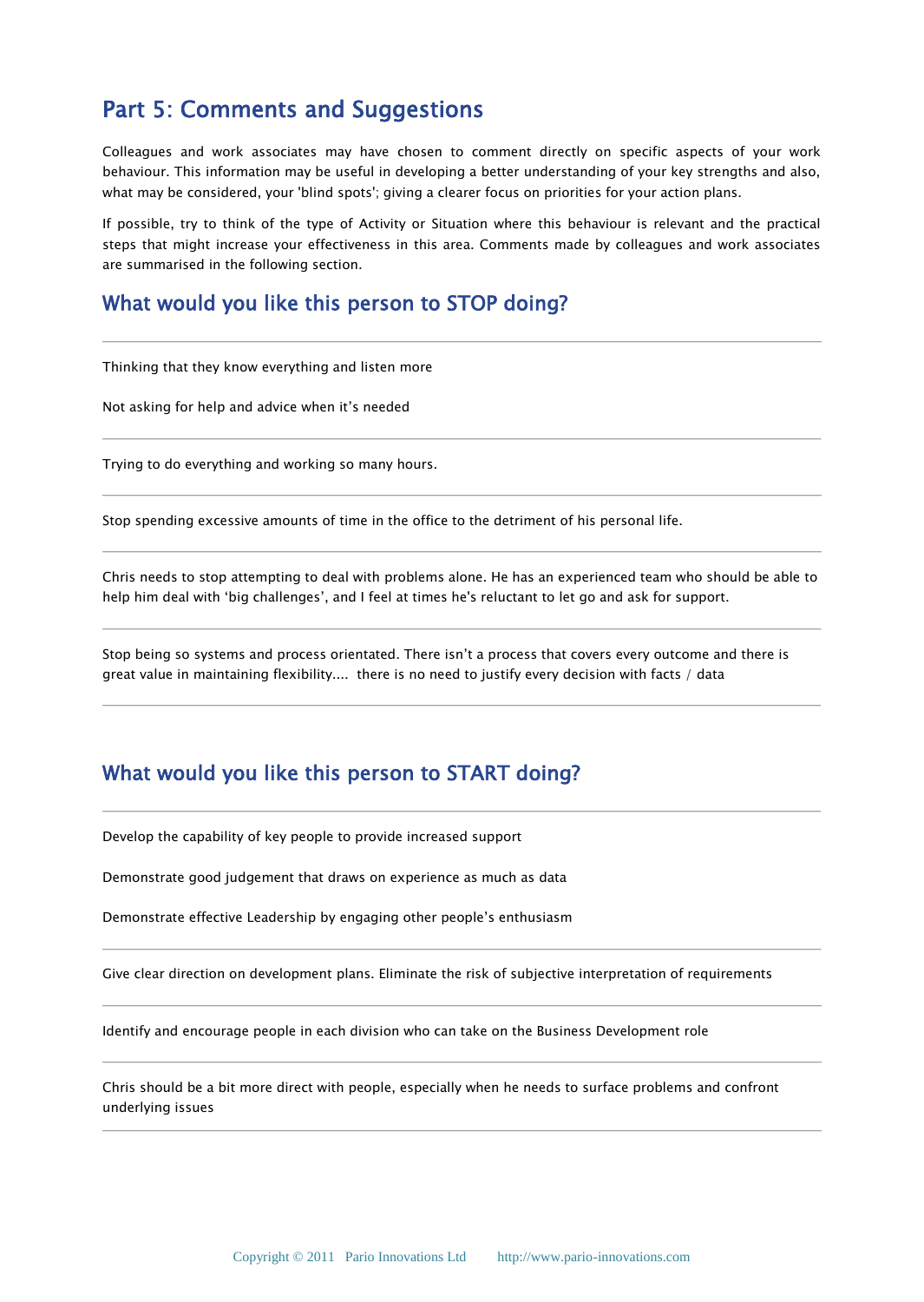# What would you like this person to CONTINUE doing?

Being extremely reliable and professional

Hard-working and dedicated

Continue communicating all relevant info upwards

To continue bringing common sense to a challenging work environment

Maintaining his commitment and sense of responsibility

Continue to develop a positive, collaborative and independent culture within the department.

He's a really positive role-model, and this has a direct and beneficial impact on those around him.

Continue being as driven and dedicated.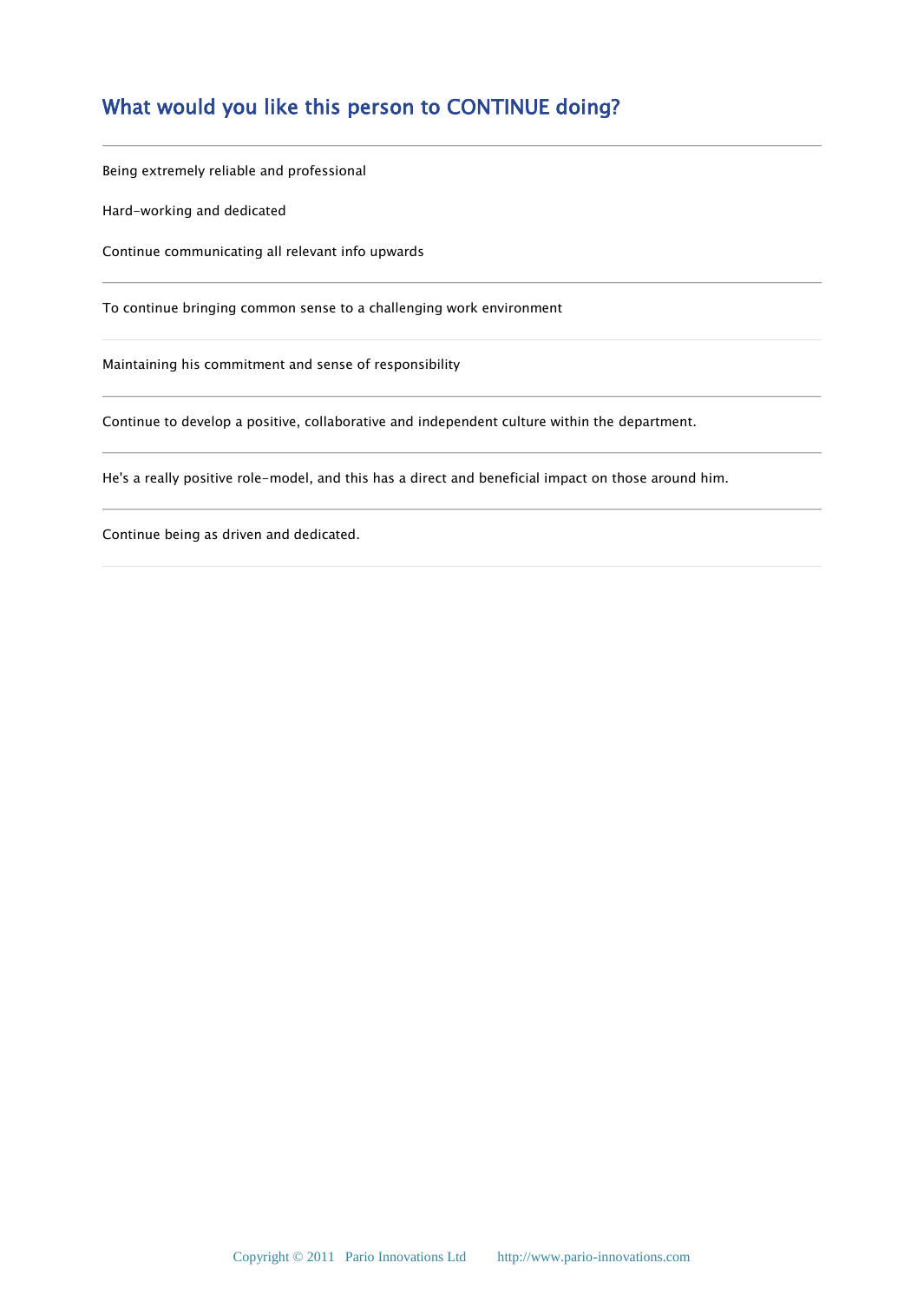# Key Words that describe you

This section shows how frequently your colleagues selected key words they feel describe you.

You may like to consider how the words link to feedback provided in the previous sections of the 360 report. For example, there may be aspects of your personality that are affecting your approach at work and may result in a 'blind spot'. There might be value in considering how best to focus and build on your strengths.

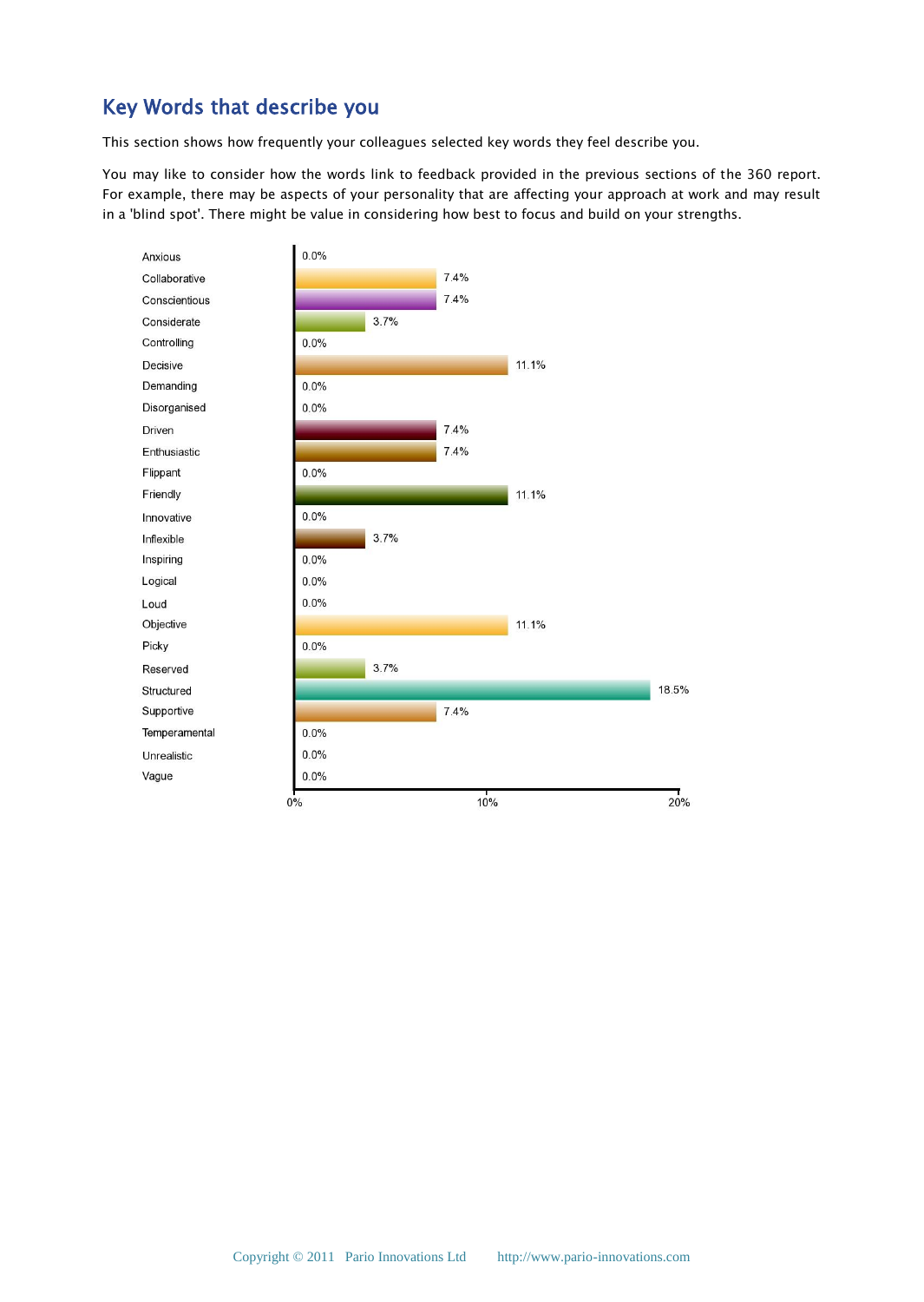# Part 6: Personal Observations & Development Planning

### Introduction

After reviewing your 360 degree feedback report, you might find it helpful to use the following questions to help you gain focus on the main issues that emerge and begin to prioritise the steps you may take toward future development.

It is worth remembering that this report is based on your perceptions and those of colleagues and work associates. These will change over time and should be viewed in terms of how you currently deal with different work situations. Obtaining feedback from other people is one of the most effective ways of achieving real change in our own work behaviour.

Remember, development may come from building on your areas of strength, or focusing on the lower ratings identified in a particular competency area.

#### Reflect on the Report

- 1. What is my reaction to these ratings?
- 2. Do they ring true?
- 3. What were the specific items that were of greatest concern?
- 4. What might I be doing / not doing that would cause people to rate me in this way?

### Consider the implications

1. What might be the consequences if I do nothing to address the identified areas of weakness? (short-term and long-term)

- What might be the impact if I were able to improve in these areas? (Consider the effect on your analysis of problems, approach to people, and development and delivery of service for your clients or patients)
- How important is it to my present role and personal development (and goals) that I develop in these areas?
- 2. How can I build on the strengths that are identified?
	- What might be the benefit if I were able to use my strengths more effectively or widely? (Consider the benefits if you can extend what you do well (or use strengths to develop capability in others)
	- How important is it to my present appointment, personal development and goals that I build on these strengths?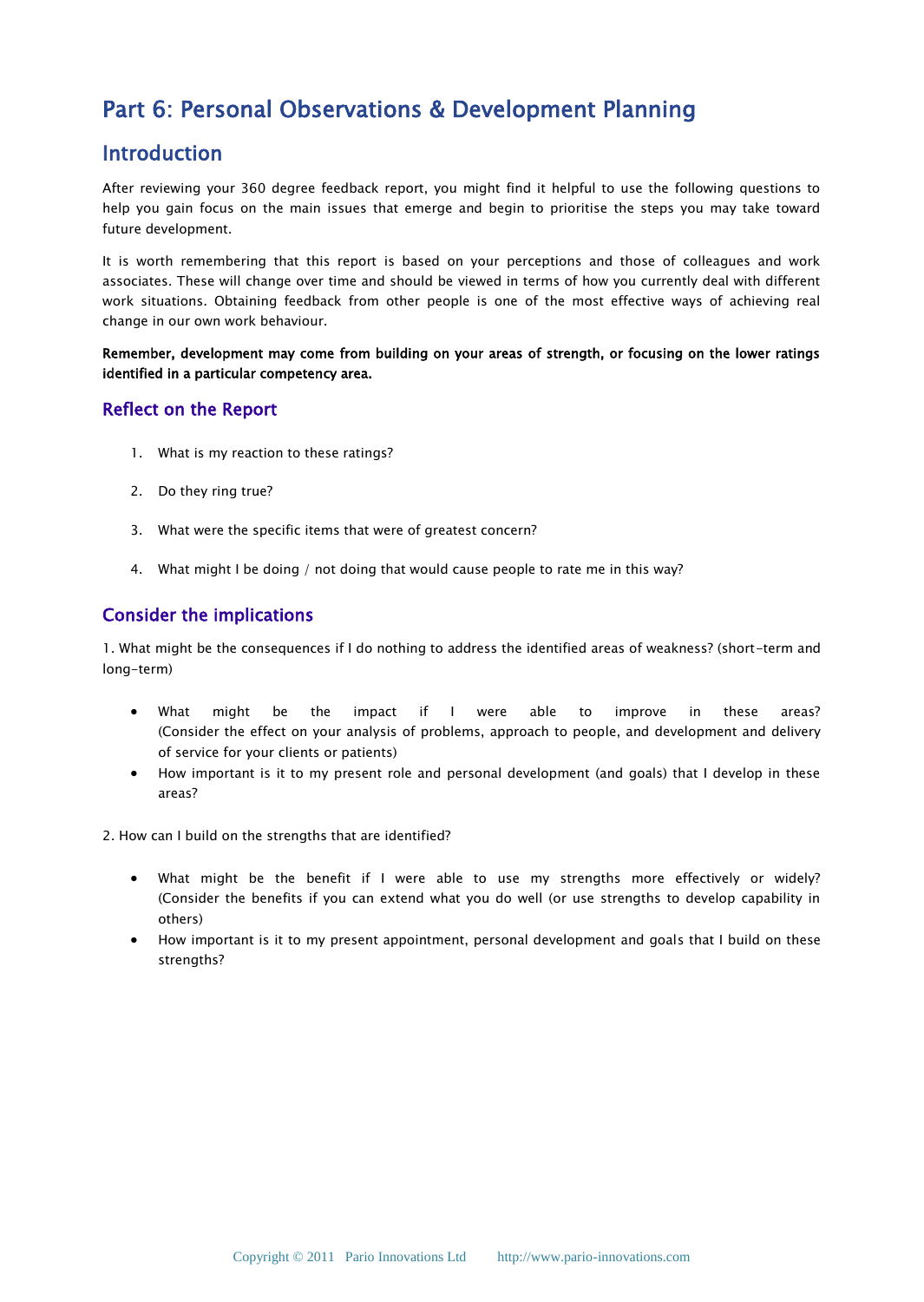# Strongest & Weakest Ratings

You might find it helpful to identify on the chart below your strongest and weakest ratings within the competency areas. This overview may help you prioritise your personal development action plan. Is there a particular theme evident in each column?

In addition to looking at specific competencies and statements, you may also find it helpful to look back at the tables (showing the average rating made by other people on each statement). Again, this will help you identify themes that cut across the various competencies.

| <b>Competency Area</b>        | <b>Strongest Ratings</b>                                                                                                                                                                              | <b>Weakest Ratings</b>                                                                                                                                                          |
|-------------------------------|-------------------------------------------------------------------------------------------------------------------------------------------------------------------------------------------------------|---------------------------------------------------------------------------------------------------------------------------------------------------------------------------------|
| <b>Developing People</b>      | 1.<br>Help people find solutions to problems 1.<br>at work<br>2.<br>Trust people to use their judgement 2.<br>and experience to solve problems                                                        | Keep people informed of what is<br>happening elsewhere in the organisation<br>Make sure that people understand the<br>performance standards that are expected                   |
| <b>Achieving Results</b>      | 1.<br>Take the initiative in developing new, $ 1.1\rangle$<br>more effective ways of doing things<br>2.<br>Demonstrate flexibility when faced with 2.<br>an unexpected change of plans                | Cope well with conflicting priorities and<br>pressure, remaining positive and focused<br>Maintain a clear focus on the objectives<br>and standards that must be achieved        |
| <b>Gaining Commitment</b>     | Understand<br>culture<br>$\mathbf{1}$ .<br>the<br>of<br>the II.<br>organisation and the "art of the possible"<br>2.<br>Assess constraints / obstacles before 2.<br>making a firm commitment to action | Anticipate people's reactions and the<br>potential consequences of decisions<br>Consult widely with others and surface<br>areas of conflict or disagreement                     |
| <b>Influencing Others</b>     | 1.<br>Appear open and willing to discuss 1.<br>people's ideas and suggestions<br>2.<br>carefully<br>Listen<br>$respond$ 2.<br>(and<br>constructively)<br>to feedback<br>and<br>viewpoints             | Adapt his / her approach, so that it is<br>appropriate to the people and situation<br>Clearly explain objectives and the<br>differing reasons for a particular course of action |
| <b>Building Relationships</b> | 1.<br>Appear professional and approachable, 1.<br>remaining calm when under pressure<br>2.<br>Take the initiative in getting to know 2.<br>colleagues, clients or customers                           | Share information and communicate<br>with people outside the immediate team<br>Develop a good understanding of other<br>people's needs and concerns                             |
| <b>Managing Performance</b>   | 1.<br>Spend time clarifying objectives and the   1.<br>steps required to get results<br>2.<br>Provide support and encouragement 2.<br>when individuals have problems                                  | Take prompt action if someone's<br>performance falls below acceptable standards<br>Provide regular, timely feedback that<br>helps people improve their performance              |
| <b>Working with People</b>    | $\mathbf{1}$ .<br>Treat people in a way that makes 1.<br>working life enjoyable<br>2.<br>Praise people for the quality or $ 2$ .<br>importance / value of their work                                  | Appear fair and objective when judging<br>other people's performance<br>Help people understand how their work<br>contributes to the organisation's performance                  |
| <b>Problem Solving</b>        | Adopt a calm, organised and 'objective' 1.<br>1.<br>approach when faced with a problem<br>$\overline{2}$ .<br>confidence when<br>Show<br>discussing 2.<br>information relating to a problem           | Check information or assumptions and<br>not accept things at 'face value'<br>Find solutions to complex or difficult<br>problems                                                 |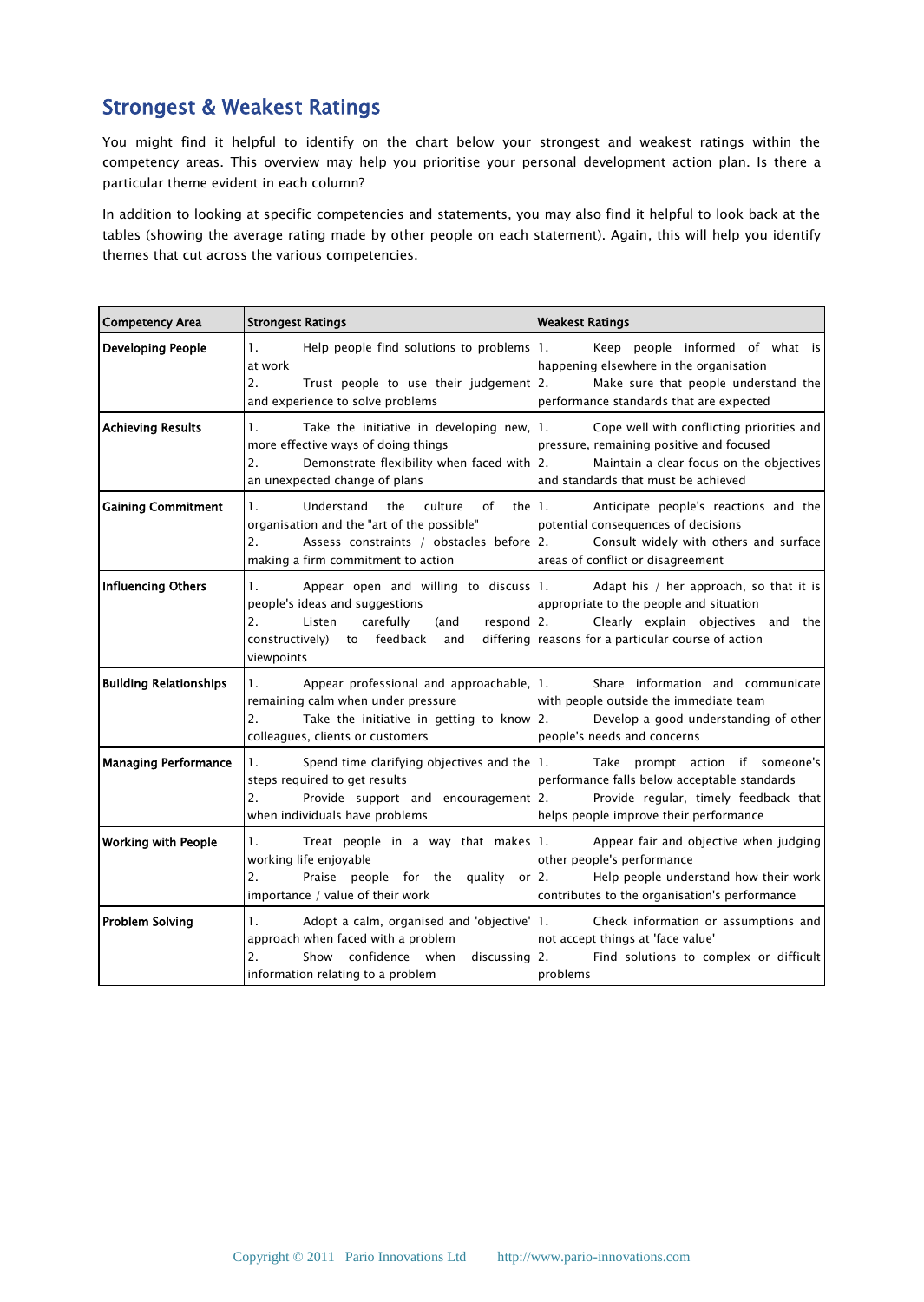# Personal Development Action Plan

It is often useful to identify two or three main areas of strength and then consider two or three areas for development. Action plans tend to be more successful when they are focused on specific objectives, linked to clear performance criteria, and follow well-defined timescales.

| <b>Strength (Competency Area) - Priority 1</b> |                       |                    |  |
|------------------------------------------------|-----------------------|--------------------|--|
| <b>Development Objective</b>                   |                       |                    |  |
|                                                |                       |                    |  |
| <b>Action</b>                                  | <b>Support Needed</b> | <b>Target Date</b> |  |
|                                                |                       |                    |  |
|                                                |                       |                    |  |
|                                                |                       |                    |  |
|                                                |                       |                    |  |

| <b>Strength (Competency Area) - Priority 2</b> |                       |                    |  |
|------------------------------------------------|-----------------------|--------------------|--|
| Development Objective                          |                       |                    |  |
|                                                |                       |                    |  |
| <b>Action</b>                                  | <b>Support Needed</b> | <b>Target Date</b> |  |
|                                                |                       |                    |  |
|                                                |                       |                    |  |
|                                                |                       |                    |  |
|                                                |                       |                    |  |

| <b>Strength (Competency Area) - Priority 3</b> |                       |             |
|------------------------------------------------|-----------------------|-------------|
| Development Objective                          |                       |             |
|                                                |                       |             |
| <b>Action</b>                                  | <b>Support Needed</b> | Target Date |
|                                                |                       |             |
|                                                |                       |             |
|                                                |                       |             |
|                                                |                       |             |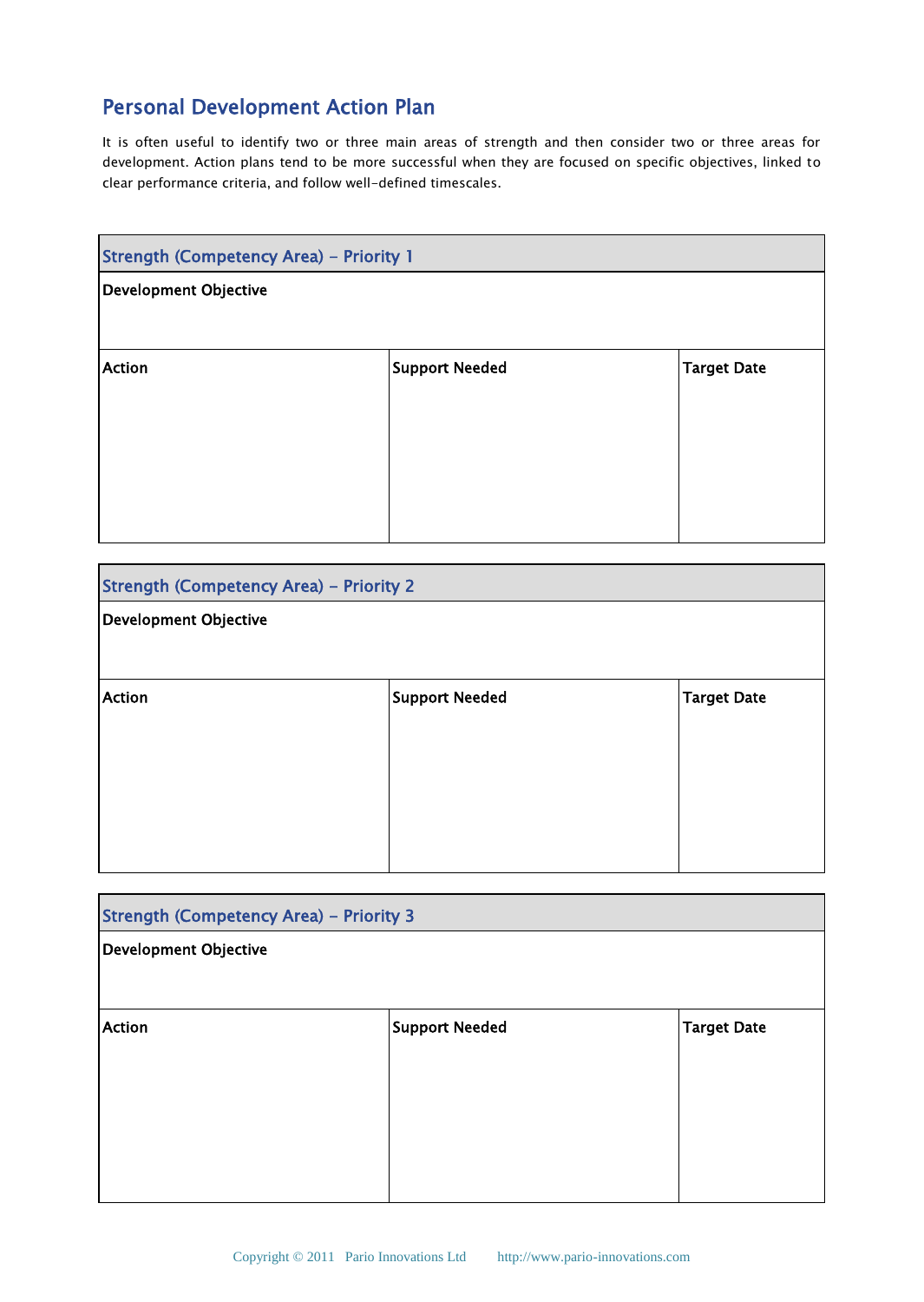| Development (Competency Area) - Priority 1 |                       |                    |  |
|--------------------------------------------|-----------------------|--------------------|--|
| <b>Development Objective</b>               |                       |                    |  |
|                                            |                       |                    |  |
| <b>Action</b>                              | <b>Support Needed</b> | <b>Target Date</b> |  |
|                                            |                       |                    |  |
|                                            |                       |                    |  |
|                                            |                       |                    |  |
|                                            |                       |                    |  |

| Development (Competency Area) - Priority 2 |                |                    |  |
|--------------------------------------------|----------------|--------------------|--|
| <b>Development Objective</b>               |                |                    |  |
|                                            |                |                    |  |
| <b>Action</b>                              | Support Needed | <b>Target Date</b> |  |
|                                            |                |                    |  |
|                                            |                |                    |  |
|                                            |                |                    |  |
|                                            |                |                    |  |

| Development (Competency Area) - Priority 3 |                       |                    |  |  |
|--------------------------------------------|-----------------------|--------------------|--|--|
| <b>Development Objective</b>               |                       |                    |  |  |
|                                            |                       |                    |  |  |
| <b>Action</b>                              | <b>Support Needed</b> | <b>Target Date</b> |  |  |
|                                            |                       |                    |  |  |
|                                            |                       |                    |  |  |
|                                            |                       |                    |  |  |
|                                            |                       |                    |  |  |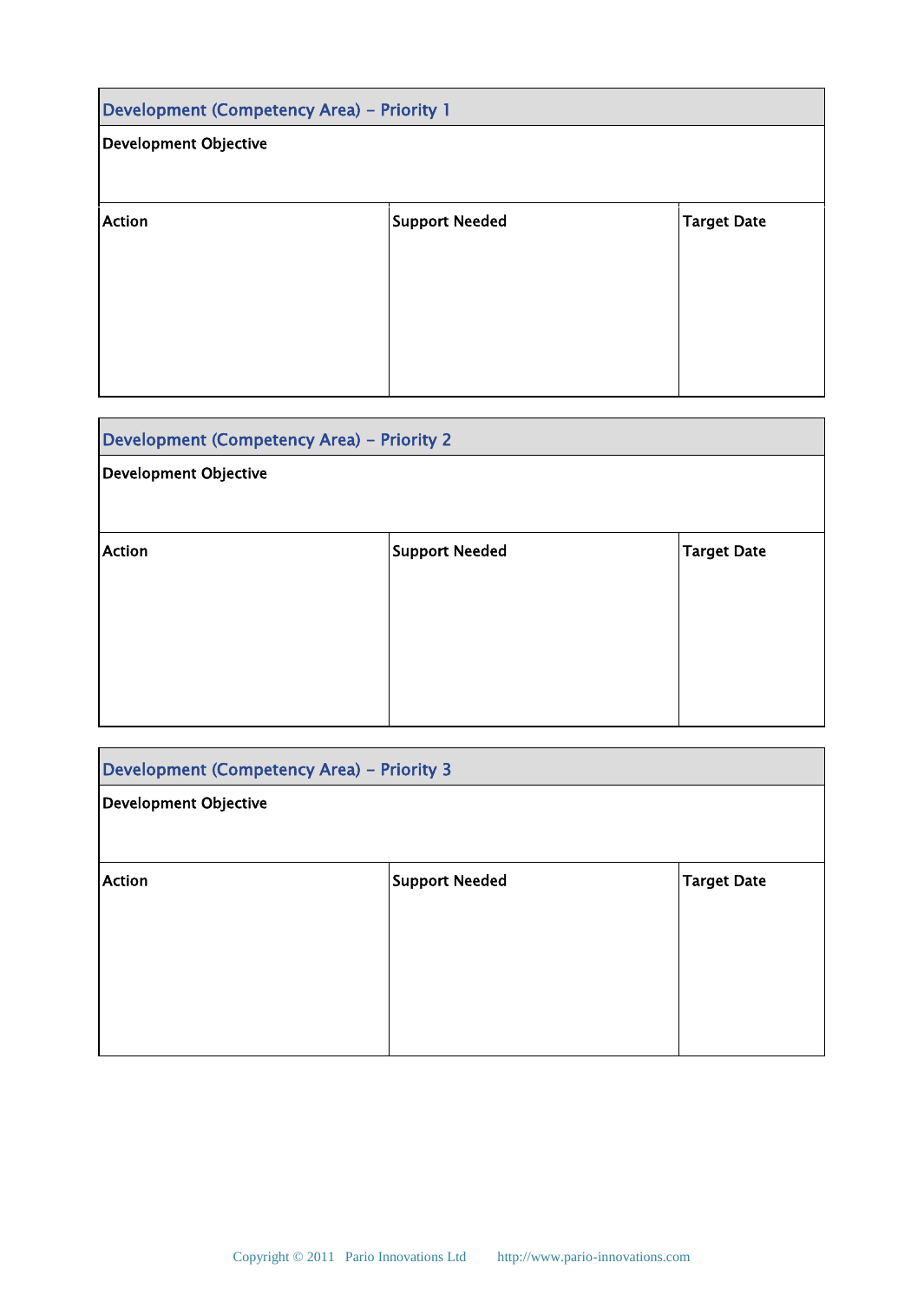### Personal Observations

This space below allows you to make notes on the main issues that emerge from the feedback and link competencies and behaviours to different areas of activity. This will be helpful in adding focus to your action plan. It is often useful to identify two or three main areas of Strength and then consider two or three areas for Development. Action plans tend to be more successful when they are focused on specific objectives, linked to clear performance criteria and follow well-defined timescales.